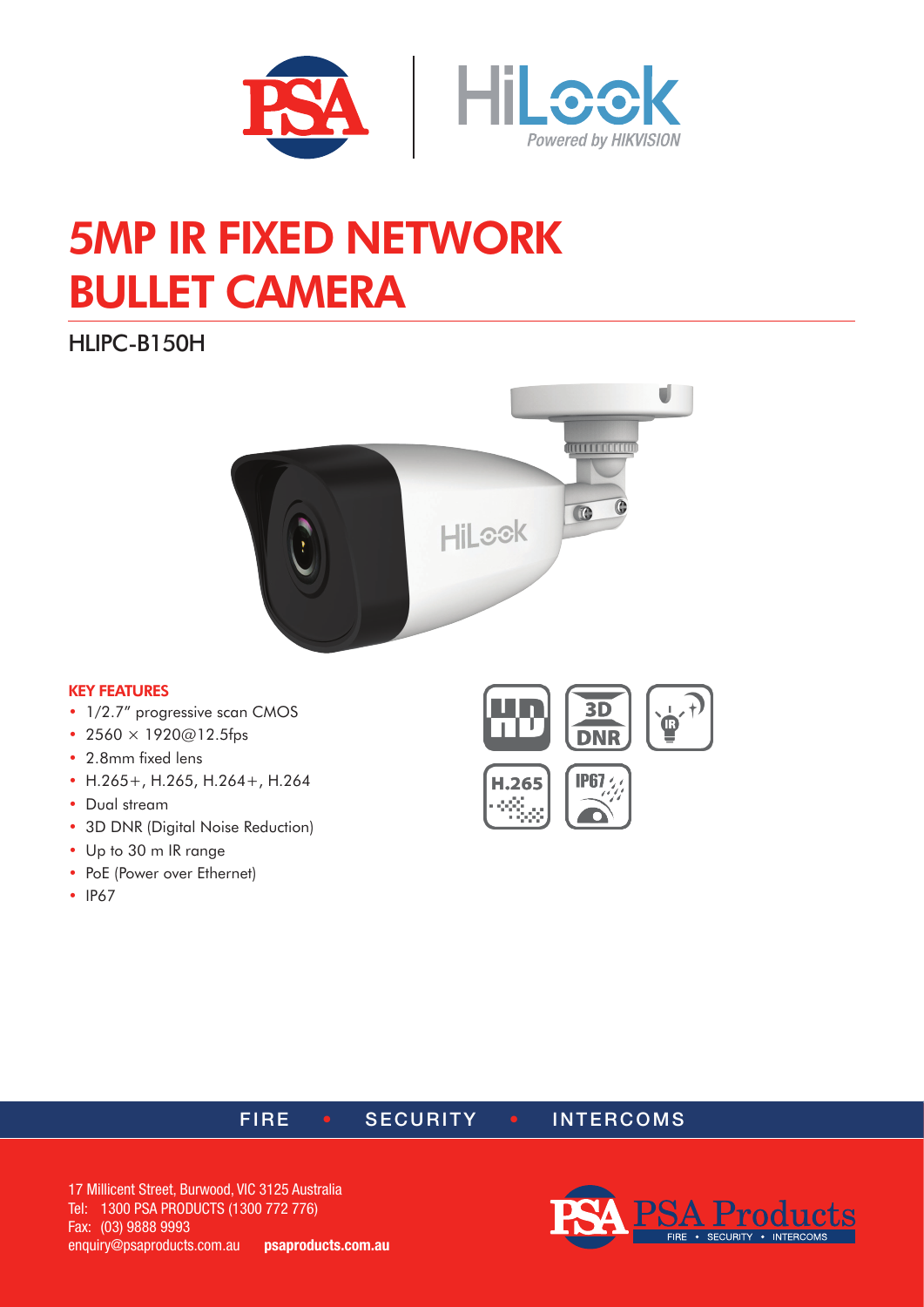

### **SPECIFICATIONS**

| Model                    |                                | HLIPC-B150H                                                                                                                                                                                                                                                                |
|--------------------------|--------------------------------|----------------------------------------------------------------------------------------------------------------------------------------------------------------------------------------------------------------------------------------------------------------------------|
|                          |                                |                                                                                                                                                                                                                                                                            |
| Camera                   | Image Sensor                   | 1/2.7" progressive scan CMOS                                                                                                                                                                                                                                               |
|                          | Min. Illumination              | Color: 0.01 Lux @(F1.2, AGC ON), 0.028 lux@(F2.0, AGC ON)                                                                                                                                                                                                                  |
|                          | Shutter Speed                  | 1/3 s to 1/100, 000 s                                                                                                                                                                                                                                                      |
|                          | Slow Shutter                   | Yes                                                                                                                                                                                                                                                                        |
|                          | Auto-Iris                      | No                                                                                                                                                                                                                                                                         |
|                          | Day & Night                    | IR cut filter                                                                                                                                                                                                                                                              |
|                          | Digital Noise Reduction        | 3D DNR                                                                                                                                                                                                                                                                     |
|                          | <b>WDR</b>                     | 120 dB                                                                                                                                                                                                                                                                     |
|                          | Angle Adjustment               | Pan: 0° to 360°, tilt: 0° to 180°, rotation: 0° to 360°                                                                                                                                                                                                                    |
|                          | Focal Length                   | $2.8 \text{ mm}$                                                                                                                                                                                                                                                           |
|                          | Aperture                       | F2.0                                                                                                                                                                                                                                                                       |
| Lens                     | Focus                          | Fixed                                                                                                                                                                                                                                                                      |
|                          | <b>FOV</b>                     | 2.8 mm, horizontal FOV 100°, vertical FOV 74°, diagonal FOV 130°                                                                                                                                                                                                           |
|                          | Lens Mount                     | M12                                                                                                                                                                                                                                                                        |
|                          | IR Range                       | Up to 30 m                                                                                                                                                                                                                                                                 |
| IR                       | Wavelength                     | 850 nm                                                                                                                                                                                                                                                                     |
|                          | Video Compression              | Main stream: H.265/H.264<br>Sub stream: H.265/H.264/MJPEG                                                                                                                                                                                                                  |
|                          | H.264 Type                     | Baseline Profile/Main Profile/High Profile                                                                                                                                                                                                                                 |
| Compression              | $H.264+$                       | Main stream supports                                                                                                                                                                                                                                                       |
| Standard                 | H.265 Type                     | Main Profile                                                                                                                                                                                                                                                               |
|                          | $H.265+$                       | Main stream supports                                                                                                                                                                                                                                                       |
|                          | Video Bit Rate                 | 32 Kbps to 8 Mbps                                                                                                                                                                                                                                                          |
| <b>Smart Feature-set</b> | Region of Interest             | 1 fixed region for main stream and sub-strea                                                                                                                                                                                                                               |
| Image                    | Max. Resolution                | $2560 \times 1920$                                                                                                                                                                                                                                                         |
|                          | Main Stream<br>Max. Frame Rate | 50Hz: 12.5fps (2560 $\times$ 1920), 20fps (2560 $\times$ 1440),<br>25fps (2304 $\times$ 1296, 1920 $\times$ 1280, 1280 $\times$ 720)<br>60Hz: 15fps (2560 $\times$ 1920), 20fps (2560 $\times$ 1440),<br>30fps (2304 $\times$ 1296, 1920 $\times$ 1280, 1280 $\times$ 720) |
|                          | Sub-stream<br>Max. Frame Rate  | 50Hz: 25fps (640 $\times$ 480, 640 $\times$ 360, 320 $\times$ 240)<br>60Hz: 30fps (640 $\times$ 480, 640 $\times$ 360, 320 $\times$ 240)                                                                                                                                   |
|                          | Image Enhancement              | BLC, 3D DNR                                                                                                                                                                                                                                                                |
|                          | Image Settings                 | Saturation, brightness, contrast, sharpness, AGC, white balance adjustable by<br>client software or web browser                                                                                                                                                            |
|                          | Day/Night Switch               | Auto, scheduled, day, night                                                                                                                                                                                                                                                |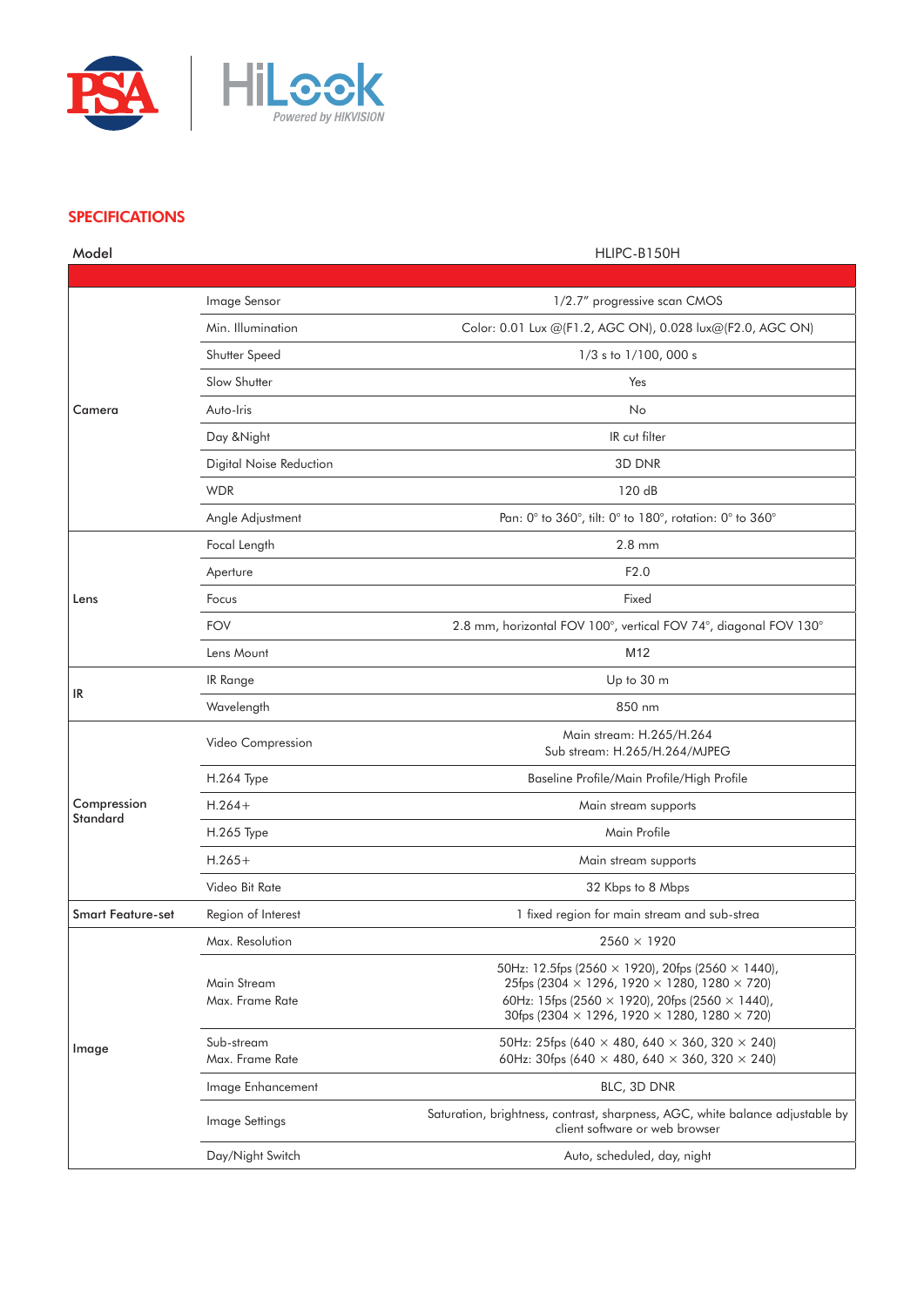

| Model     |                               | HLIPC-B150H                                                                                                                                                                                                                                                                                     |
|-----------|-------------------------------|-------------------------------------------------------------------------------------------------------------------------------------------------------------------------------------------------------------------------------------------------------------------------------------------------|
|           |                               |                                                                                                                                                                                                                                                                                                 |
| Network   | Network Storage               | NAS (NFS, SMB/CIFS)                                                                                                                                                                                                                                                                             |
|           | Alarm Trigger                 | Motion detection, video tampering alarm, illegal login, network disconnected,<br>IP address conflicted, HDD error, HDD full                                                                                                                                                                     |
|           | Protocols                     | TCP/IP, ICMP, HTTP, HTTPS, FTP, DHCP, DNS, DDNS, RTP, RTSP, RTCP, PPPoE,<br>NTP, UPnP, SMTP, SNMP, IGMP, 802.1X, QoS, IPv6 UDP, Bonjour                                                                                                                                                         |
|           | <b>General Function</b>       | Heartbeat, mirror, password protection, privacy mask,<br>watermark, IP address filter                                                                                                                                                                                                           |
|           | <b>Firmware Version</b>       | 5.5.52                                                                                                                                                                                                                                                                                          |
|           | <b>API</b>                    | ONVIF (PROFILE S, PROFILE G), ISAPI                                                                                                                                                                                                                                                             |
|           | Simultaneous Live View        | Up to 6 channels                                                                                                                                                                                                                                                                                |
|           | User/Host                     | Up to 32 users<br>3 levels: Administrator, Operator, and User                                                                                                                                                                                                                                   |
|           | Client                        | HiLookVision PC Client, HiLookVision App                                                                                                                                                                                                                                                        |
|           | Web Browser                   | IE8+, Chrome 41.0-44, Firefox 30.0-51, Safari 8.0-11                                                                                                                                                                                                                                            |
| Interface | Communication Interface       | 1 RJ45 10M/100M self-adaptive Ethernet port                                                                                                                                                                                                                                                     |
| General   | <b>Operating Conditions</b>   | -30 °C to 60 °C (-22 °F to 140 °F), humidity: 95% or less (non-condensing)                                                                                                                                                                                                                      |
|           | Power Supply                  | 12 VDC $\pm$ 25%, 5.5 mm coaxial power plug<br>PoE (802.3af, class 3)                                                                                                                                                                                                                           |
|           | Power Consumption and Current | 12 VDC, 0.5 A, Max: 5 W<br>PoE: (802.3af, 36 V to 57 V), 0.2 A to 0.1 A, Max: 6.5 W                                                                                                                                                                                                             |
|           | Protection Level              | <b>IP67</b>                                                                                                                                                                                                                                                                                     |
|           | Material                      | Without -M model:<br>Front cover: metal, back cover: plastic, bracket: plastic<br>With -M model:<br>Front cover: metal, back cover: metal, bracket: metal                                                                                                                                       |
|           | Dimensions                    | Camera:<br>Without -M model: $\varnothing$ 70 mm $\times$ 191.3 mm ( $\varnothing$ 2.7" $\times$ 7.5")<br>With -M model: $\varnothing$ 71.4 mm $\times$ 181.4 mm ( $\varnothing$ 2.8" $\times$ 7.1")<br>With package: 216 mm $\times$ 121 mm $\times$ 118 mm (8.5" $\times$ 4.8" $\times$ 4.6") |
|           | Weight                        | Without -M model:<br>Camera: approx. 300 g (0.7 lb.)<br>With package: approx: 500 g (1.1 lb.)<br>With -M model:<br>Camera: approx. 400 g (0.9 lb.)<br>With package: approx: 600 g (1.3 lb.)                                                                                                     |